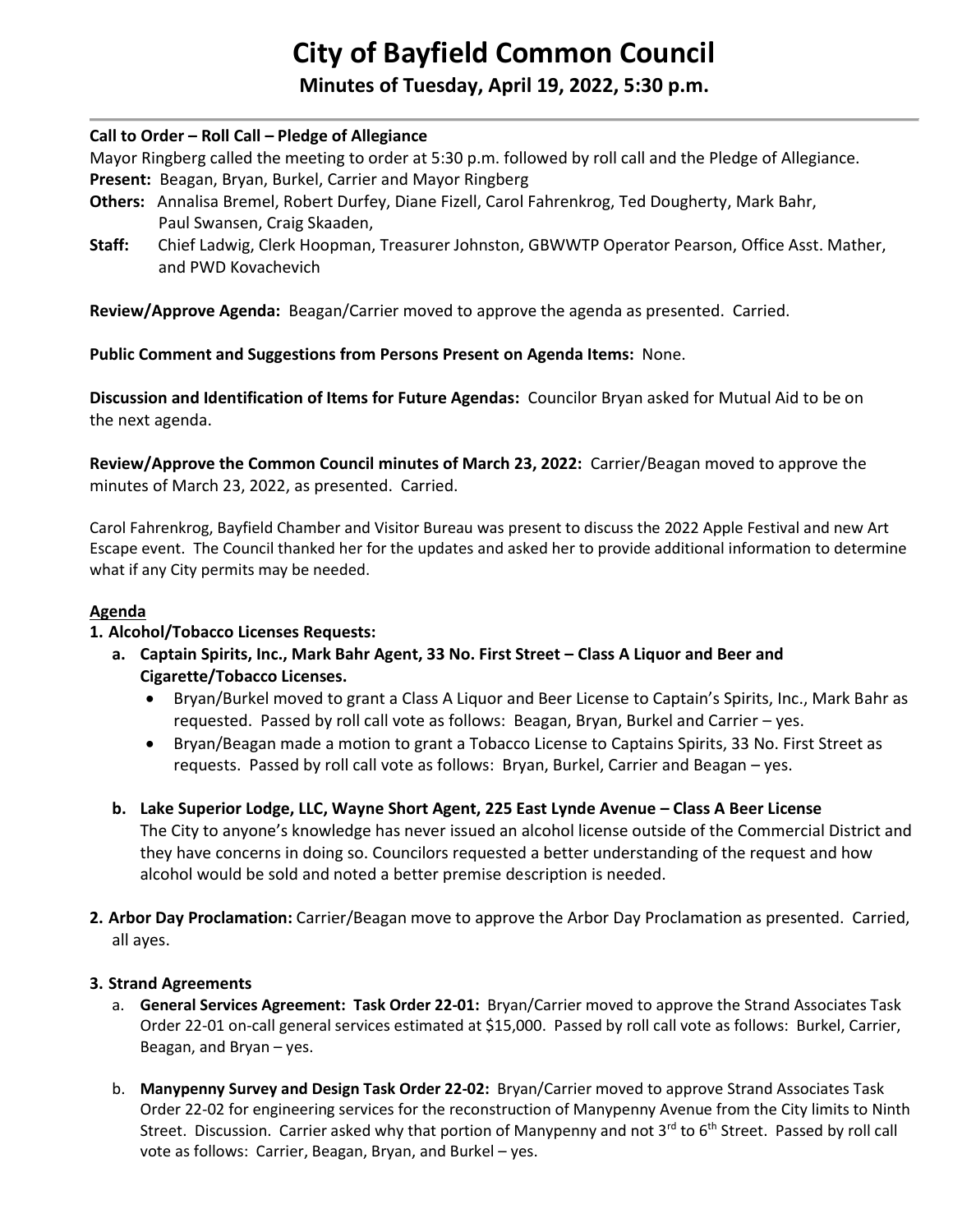c. **Amendment to update/add years to the technical services agreement that has expired:** Bryan/Beagan moved to approve Amendment #1 to Agreement for Technical services as presented. Passed by roll call vote as follows: Beagan, Bryan, Burkel and Carrier – yes.

# **4. Project Updates / Continue discussion on Project Borrowing:**

- a. Apostle Islands Marina Project: The Harbor Commission is requesting permission from the Council to borrow for their project before interest rates go up. Bryan/Carrier made a motion to borrow \$650,000, for 20 yrs., at 3.35% from Bremer Bank for the estimated amount due on the Apostle Islands Marina Project. Passed by roll call vote as follows: Bryan, Burkel, Carrier and Beagan – yes.
- b. Waterfront Walk: The City is waiting for a project timeline. Project is to be completed by June 15, 2022.
- c. Courthouse Improvements: The City received only one bid in the amount of \$995,427.00, this is three times higher than the estimate. The Architect John Gerzina and staff are working through the next steps with GSA and the bidder.
- d. Zoning Code: The Council was provided with a summary of the proposals received. The Plan Commission has a meeting with CiviTek on Tuesday, April 26, 2022.
- e. Wayfinding: The Council was provided with a summary of the proposal received. The Plan Commission will be reviewing the plans received on Tuesday, April 26, 2022.
- f. Playground Replacement Project: The sub-committee is working on their next fundraiser which is scheduled for June  $5<sup>th</sup>$  a brunch.
- g. Paid Parking Plan / Next Steps: Council discussed public engagement and the timing thereof. Hoopman noted a plan is needed, the budget needs to be updated and staff time and related issues need to be discussed.
- h. EMS Study Committee: There is a meeting next Monday. Subgroups are still working on their tasks.
- i. BART: There is a meeting tomorrow.
- j. City Hall: Nothing new report.

## **File Reports from Committees, Commission & Boards**

**Architectural Review Board**: Minutes of March 28, 2022 **Harbor:** Minutes of April 4 and 15, 2022 **Parks and Rec**.: Minutes of April 7, 2022 **Planning**: Minutes of March 29 and April 7, 2022 **Police Department**: March 2022 Report **Public Works**: Minutes of March 22, 2022 **Scenic By-ways:** Minutes of February 16, 2022 **Tree Board:** Minutes of March 28, 2022

Bryan/Carrier moved to approve the minutes above in a block as presented. Councilor Bryan gave a hearty thank you to the Bayfield Fire Department, Police and EMS. Their services and teamwork this past weekend are to be commended. A special thank you to Officer Joshua Novak for going over and above the call of duty. Carried.

# **Correspondence:**

- March 17, 2022:MPIC Notice of Altered Terms for Business Interruption Coverage
- April 1, 2022: E-mail from WI Department of Transportation Daniel Bieberitz**:** Bayfield Sign Permits & Removals Informational, no action required.

# **Treasurer:**

- **General Banking:** Beagan/Carrier moved to approve the treasurer moving the City of Bayfield's Jumbo Savings from Chippewa Valley to Bremer Bank, where the security of the funds is greater. Passed by roll call vote as follows: Burkel, Carrier, Beagan and Bryan – yes.
- **March Treasurer's Report, Voucher Payments, Fund Summary, and Budgets:** Bryan/Carrier moved to accept the March Treasurer's Reports as presented. Passed by roll call vote as follows: Carrier, Beagan, Bryan, and Burkel – yes.

**Next Mtgs:** May 15, 2022 – Board of Review 4-6 p.m., Reg. Council – 6 p.m.